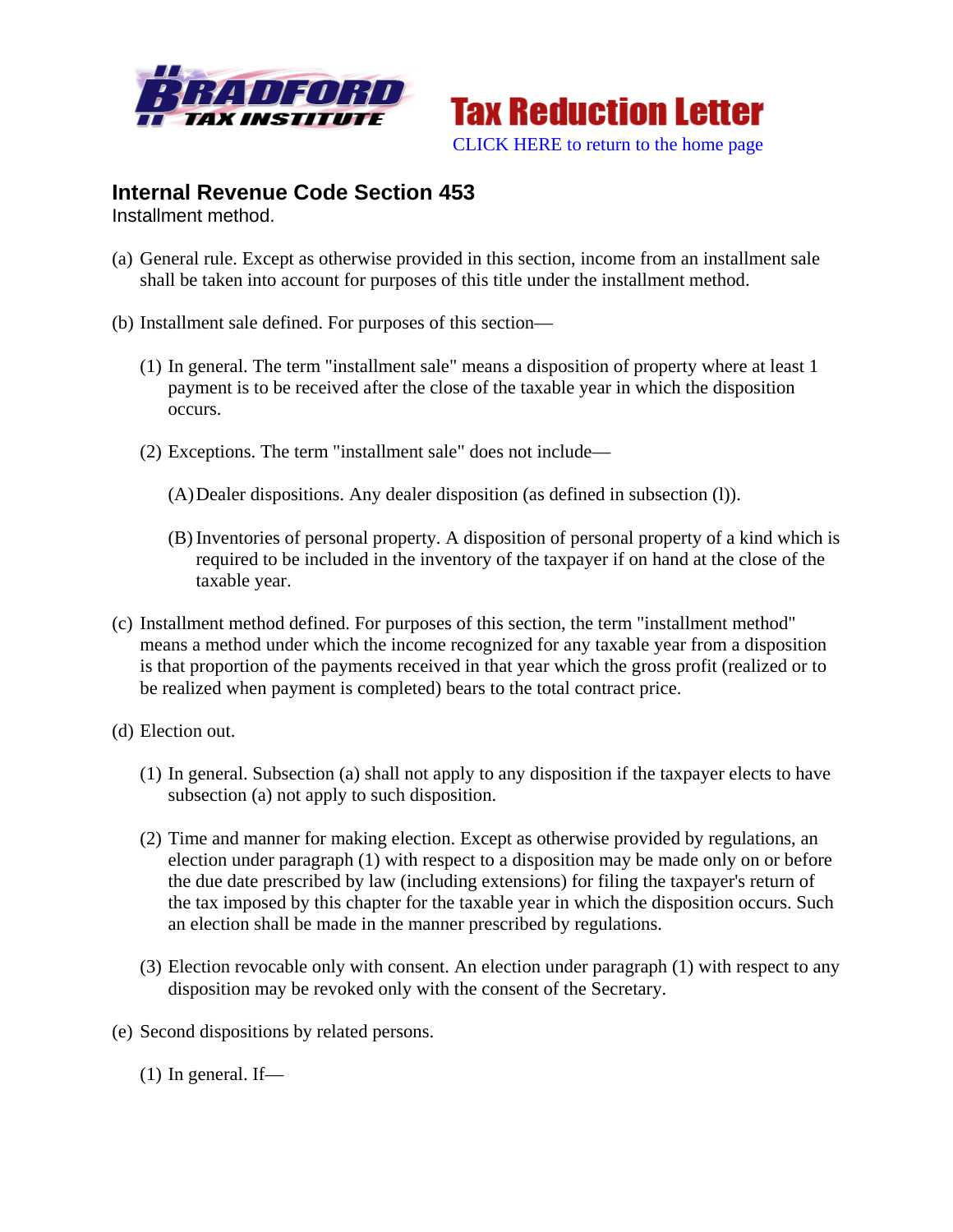- (A) any person disposes of property to a related person (hereinafter in this subsection referred to as the "first disposition"), and
- (B) before the person making the first disposition receives all payments with respect to such disposition, the related person disposes of the property (hereinafter in this subsection referred to as the "second disposition"),

then, for purposes of this section, the amount realized with respect to such second disposition shall be treated as received at the time of the second disposition by the person making the first disposition.

- (2) 2-year cutoff for property other than marketable securities.
	- (A)In general. Except in the case of marketable securities, paragraph (1) shall apply only if the date of the second disposition is not more than 2 years after the date of the first disposition.
	- (B) Substantial diminishing of risk of ownership. The running of the 2-year period set forth in subparagraph (A) shall be suspended with respect to any property for any period during which the related person's risk of loss with respect to the property is substantially diminished by—
		- (i) the holding of a put with respect to such property (or similar property),
		- (ii) the holding by another person of a right to acquire the property, or

(iii)a short sale or any other transaction.

- (3) Limitation on amount treated as received. The amount treated for any taxable year as received by the person making the first disposition by reason of paragraph (1) shall not exceed the excess of—
	- $(A)$ the lesser of-
		- (i) the total amount realized with respect to any second disposition of the property occurring before the close of the taxable year, or
		- (ii) the total contract price for the first disposition, over
	- (B) the sum of—
		- (i) the aggregate amount of payments received with respect to the first disposition before the close of such year, plus
		- (ii) the aggregate amount treated as received with respect to the first disposition for prior taxable years by reason of this subsection.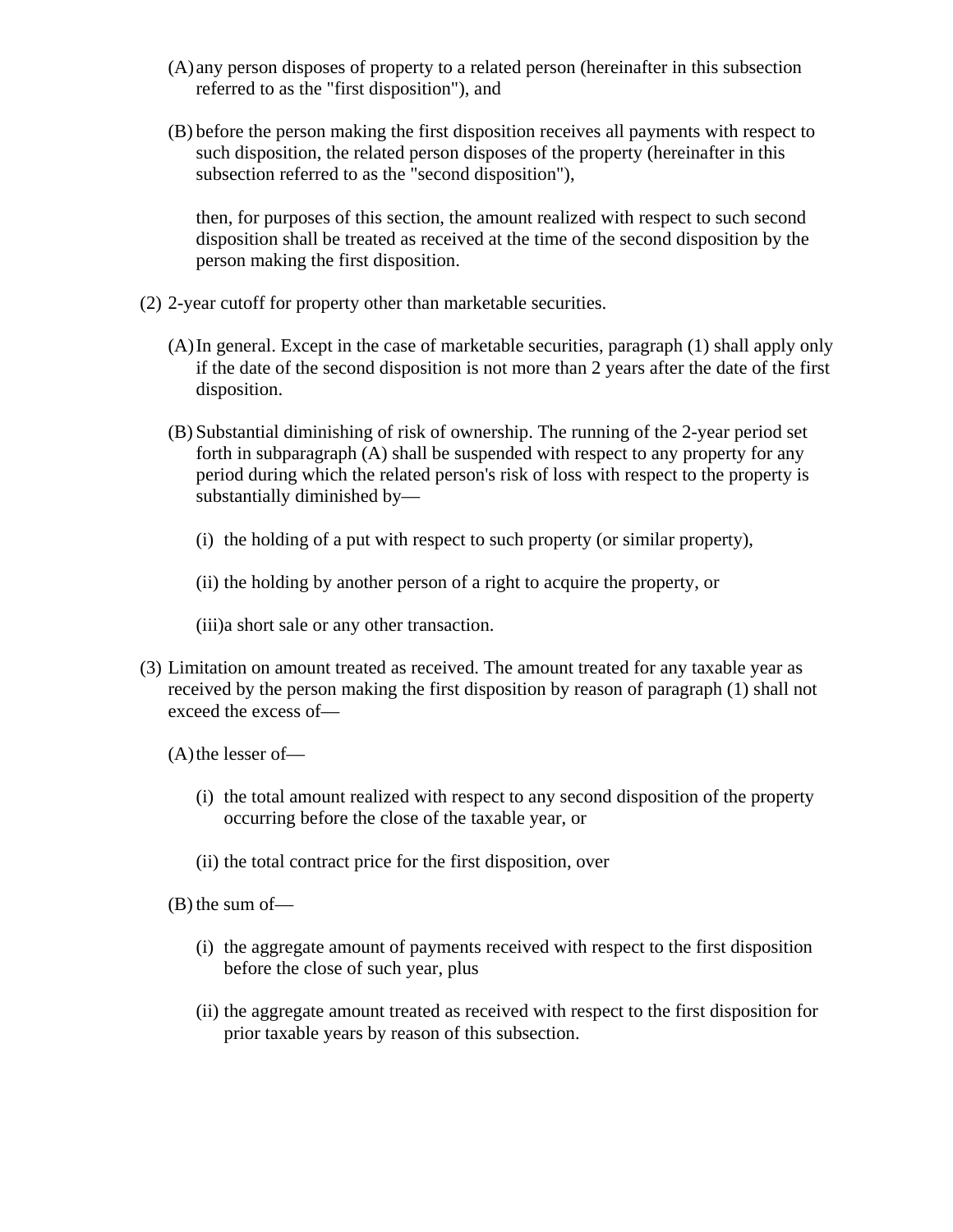- (4) Fair market value where disposition is not sale or exchange. For purposes of this subsection, if the second disposition is not a sale or exchange, an amount equal to the fair market value of the property disposed of shall be substituted for the amount realized.
- (5) Later payments treated as receipt of tax paid amounts. If paragraph (1) applies for any taxable year, payments received in subsequent taxable years by the person making the first disposition shall not be treated as the receipt of payments with respect to the first disposition to the extent that the aggregate of such payments does not exceed the amount treated as received by reason of paragraph (1).
- (6) Exception for certain dispositions. For purposes of this subsection—
	- (A)Reacquisitions of stock by issuing corporation not treated as first dispositions. Any sale or exchange of stock to the issuing corporation shall not be treated as a first disposition.
	- (B) Involuntary conversions not treated as second dispositions. A compulsory or involuntary conversion (within the meaning of section 1033) and any transfer thereafter shall not be treated as a second disposition if the first disposition occurred before the threat or imminence of the conversion.
	- (C) Dispositions after death. Any transfer after the earlier of—
		- (i) the death of the person making the first disposition, or
		- (ii) the death of the person acquiring the property in the first disposition, and any transfer thereafter shall not be treated as a second disposition.
- (7) Exception where tax avoidance not a principal purpose. This subsection shall not apply to a second disposition (and any transfer thereafter) if it is established to the satisfaction of the Secretary that neither the first disposition nor the second disposition had as one of its principal purposes the avoidance of Federal income tax.
- (8) Extension of statute of limitations. The period for assessing a deficiency with respect to a first disposition (to the extent such deficiency is attributable to the application of this subsection) shall not expire before the day which is 2 years after the date on which the person making the first disposition furnishes (in such manner as the Secretary may by regulations prescribe) a notice that there was a second disposition of the property to which this subsection may have applied. Such deficiency may be assessed notwithstanding the provisions of any law or rule of law which would otherwise prevent such assessment.
- (f) Definitions and special rules. For purposes of this section—
	- (1) Related person. Except for purposes of subsections (g) and (h), the term "related person" means—
		- (A) a person whose stock would be attributed under section 318(a) (other than paragraph (4) thereof) to the person first disposing of the property, or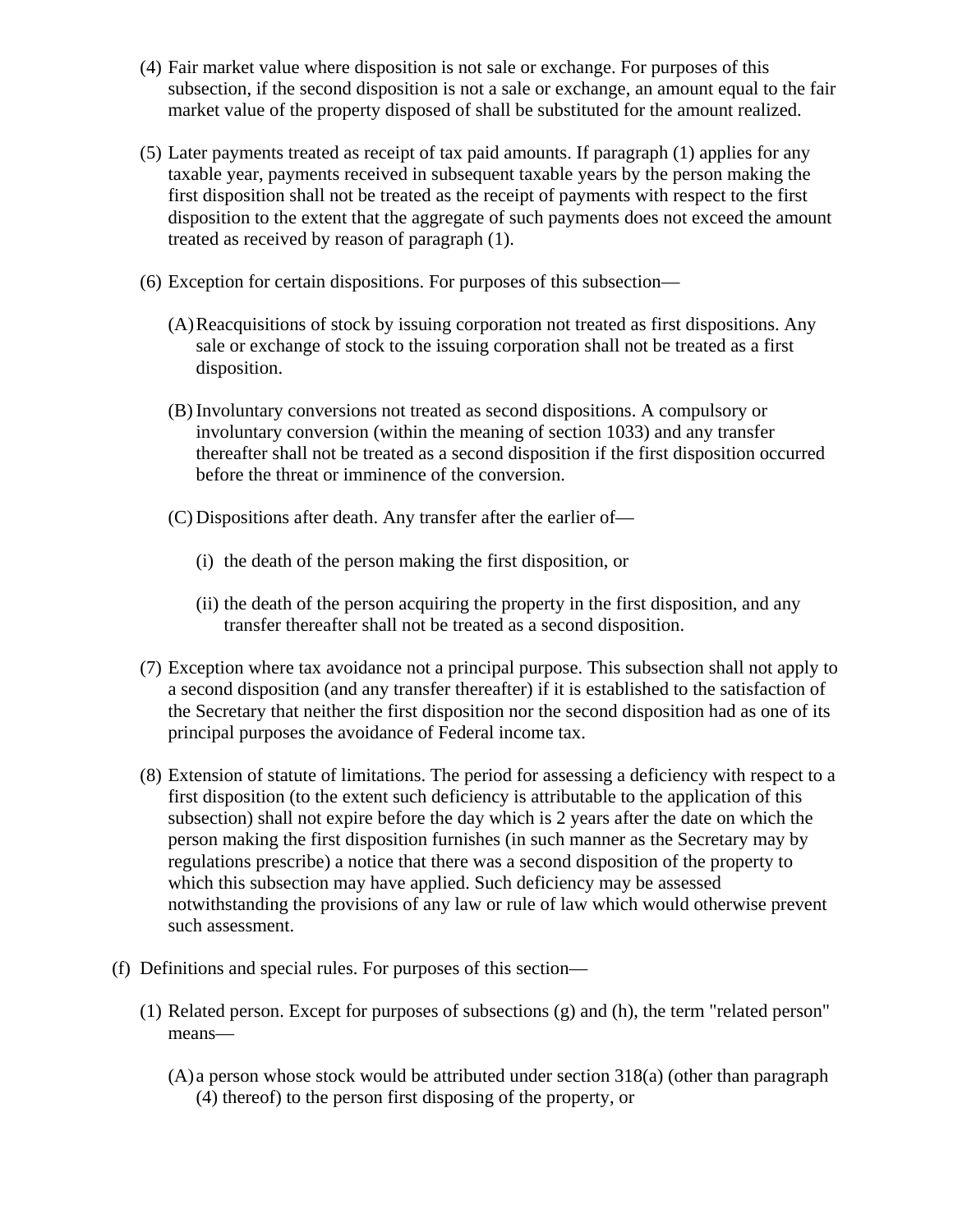- (B) a person who bears a relationship described in section 267(b) to the person first disposing of the property.
- (2) Marketable securities. The term "marketable securities" means any security for which, as of the date of the disposition, there was a market on an established securities market or otherwise.
- (3) Payment. Except as provided in paragraph (4), the term "payment" does not include the receipt of evidences of indebtedness of the person acquiring the property (whether or not payment of such indebtedness is guaranteed by another person).
- (4) Purchaser evidences of indebtedness payable on demand or readily tradable. Receipt of a bond or other evidence of indebtedness which—
	- (A)is payable on demand, or
	- (B) is readily tradable,

shall be treated as receipt of payment.

- (5) Readily tradable defined. For purposes of paragraph (4), the term "readily tradable" means a bond or other evidence of indebtedness which is issued—
	- (A)with interest coupons attached or in registered form (other than one in registered form which the taxpayer establishes will not be readily tradable in an established securities market), or
	- (B) in any other form designed to render such bond or other evidence of indebtedness readily tradable in an established securities market.
- (6) Like-kind exchanges. In the case of any exchange described in section 1031(b)—
	- (A)the total contract price shall be reduced to take into account the amount of any property permitted to be received in such exchange without recognition of gain,
	- (B) the gross profit from such exchange shall be reduced to take into account any amount not recognized by reason of section 1031(b), and
	- (C) the term "payment", when used in any provision of this section other than subsection (b)(1), shall not include any property permitted to be received in such exchange without recognition of gain.

Similar rules shall apply in the case of an exchange which is described in section 356(a) and is not treated as a dividend.

(7) Depreciable property. The term "depreciable property" means property of a character which (in the hands of the transferee) is subject to the allowance for depreciation provided in section 167.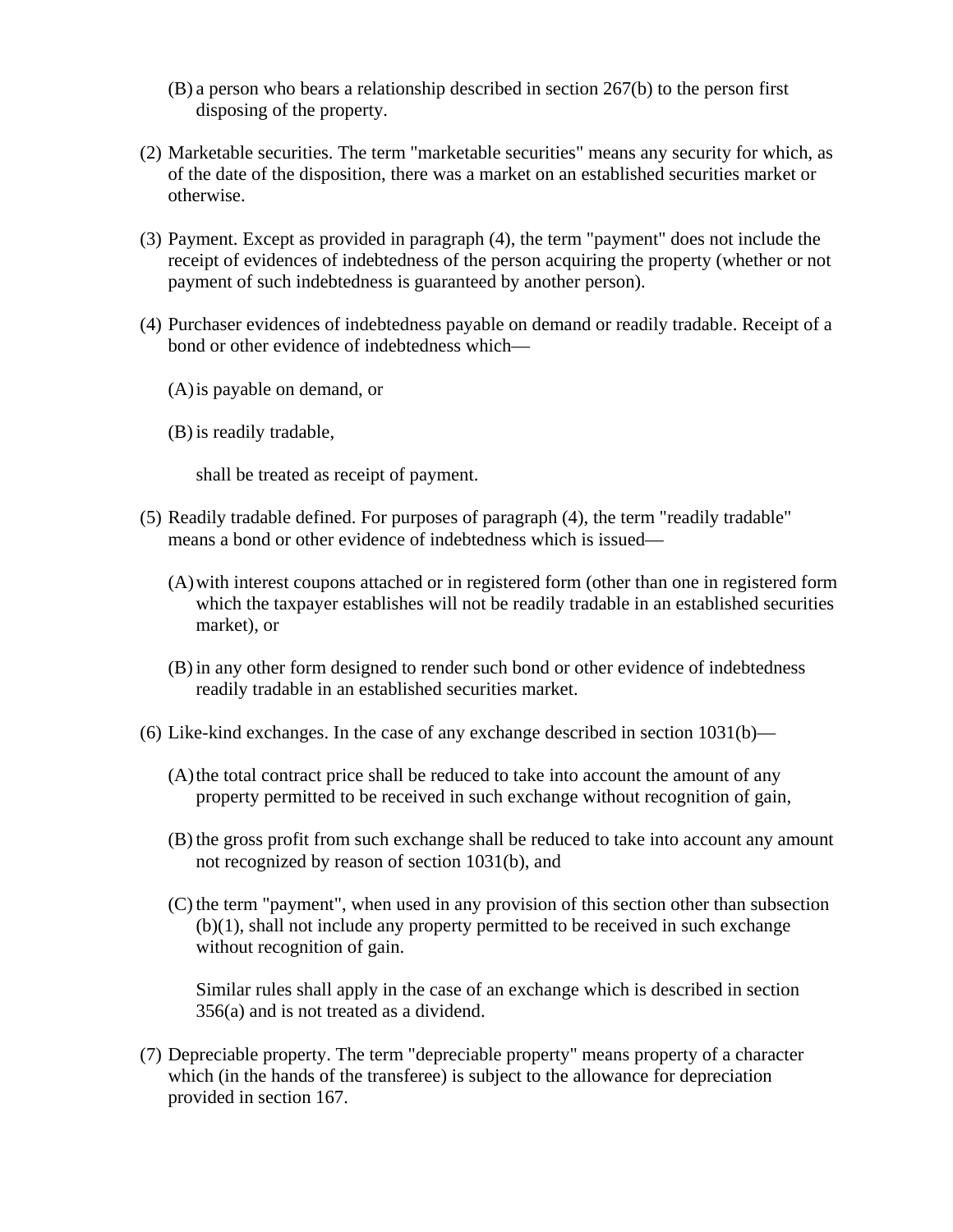(8) Payments to be received defined. The term "payments to be received" includes—

(A)the aggregate amount of all payments which are not contingent as to amount, and

(B) the fair market value of any payments which are contingent as to amount.

- (g) Sale of depreciable property to controlled entity.
	- (1) In general. In the case of an installment sale of depreciable property between related persons—
		- (A)subsection (a) shall not apply,
		- (B) for purposes of this title—
			- (i) except as provided in clause (ii), all payments to be received shall be treated as received in the year of the disposition, and
			- (ii) in the case of any payments which are contingent as to the amount but with respect to which the fair market value may not be reasonably ascertained, the basis shall be recovered ratably, and
		- (C) the purchaser may not increase the basis of any property acquired in such sale by any amount before the time such amount is includible in the gross income of the seller.
	- (2) Exception where tax avoidance not a principal purpose. Paragraph (1) shall not apply if it is established to the satisfaction of the Secretary that the disposition did not have as one of its principal purposes the avoidance of Federal income tax.
	- (3) Related persons. For purposes of this subsection, the term "related persons" has the meaning given to such term by section 1239(b), except that such term shall include 2 or more partnerships having a relationship to each other described in section 707(b)(1)(B).
- (h) Use of installment method by shareholders in certain liquidations.
	- (1) Receipt of obligations not treated as receipt of payment.
		- (A)In general. If, in a liquidation to which section 331 applies, the shareholder receives (in exchange for the shareholder's stock) an installment obligation acquired in respect of a sale or exchange by the corporation during the 12-month period beginning on the date a plan of complete liquidation is adopted and the liquidation is completed during such 12-month period, then, for purposes of this section, the receipt of payments under such obligation (but not the receipt of such obligation) by the shareholder shall be treated as the receipt of payment for the stock.
		- (B) Obligations attributable to sale of inventory must result from bulk sale. Subparagraph (A) shall not apply to an installment obligation acquired in respect of a sale or exchange of—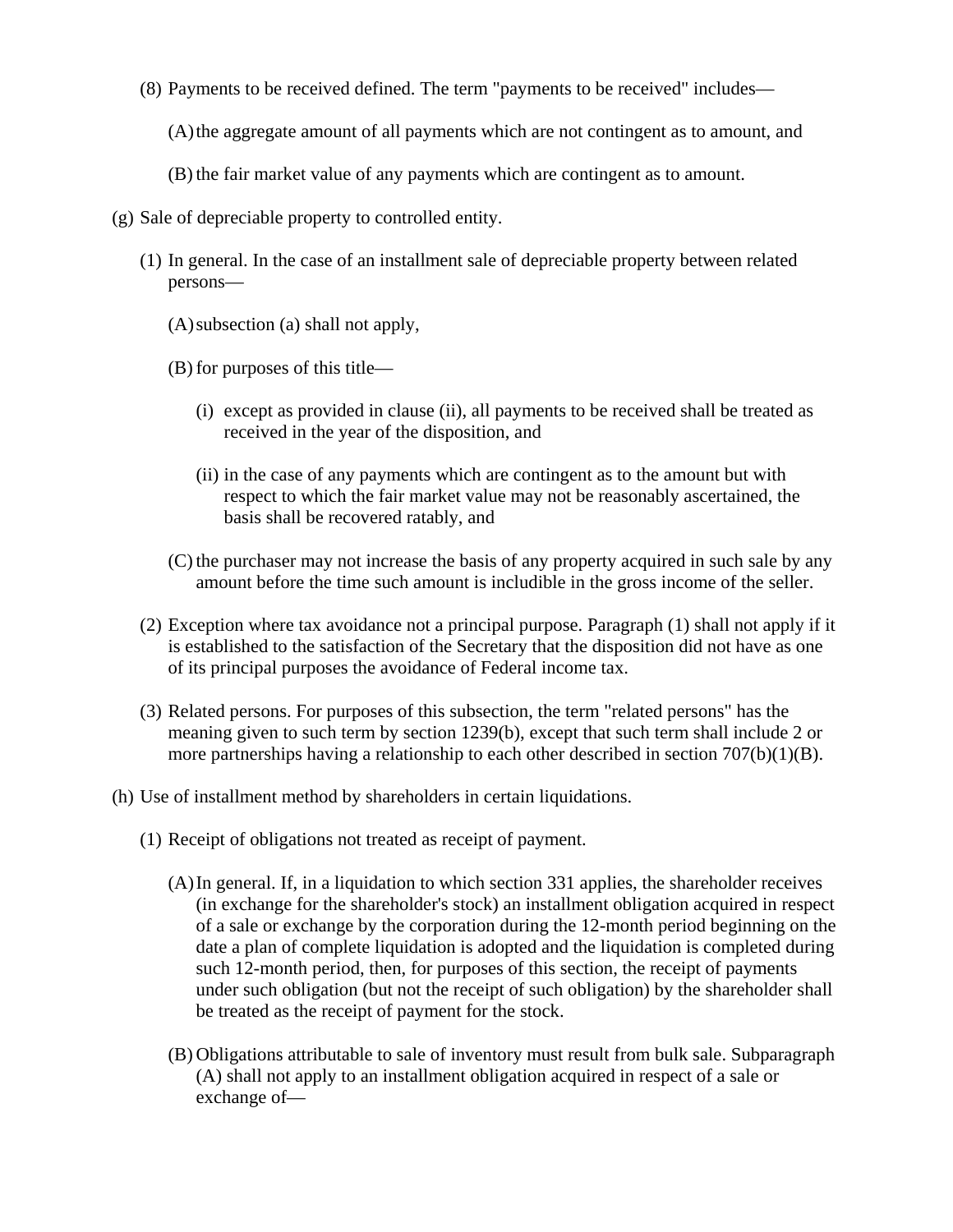- (i) stock in trade of the corporation,
- (ii) other property of a kind which would properly be included in the inventory of the corporation if on hand at the close of the taxable year, and
- (iii)property held by the corporation primarily for sale to customers in the ordinary course of its trade or business, unless such sale or exchange is to 1 person in 1 transaction and involves substantially all of such property attributable to a trade or business of the corporation.
- (C) Special rule where obligor and shareholder are related persons. If the obligor of any installment obligation and the shareholder are married to each other or are related persons (within the meaning of section 1239(b)), to the extent such installment obligation is attributable to the disposition by the corporation of depreciable property—
	- (i) subparagraph (A) shall not apply to such obligation, and
	- (ii) for purposes of this title, all payments to be received by the shareholder shall be deemed received in the year the shareholder receives the obligation.
- (D)Coordination with subsection (e)(1)(A). For purposes of subsection (e)(1)(A), disposition of property by the corporation shall be treated also as disposition of such property by the shareholder.
- (E) Sales by liquidating subsidiaries. For purposes of subparagraph (A), in the case of a controlling corporate shareholder (within the meaning of section 368(c)) of a selling corporation, an obligation acquired in respect of a sale or exchange by the selling corporation shall be treated as so acquired by such controlling corporate shareholder. The preceding sentence shall be applied successively to each controlling corporate shareholder above such controlling corporate shareholder.
- (2) Distributions received in more than 1 taxable year of shareholder. If—
	- (A)paragraph (1) applies with respect to any installment obligation received by a shareholder from a corporation, and
	- (B) by reason of the liquidation such shareholder receives property in more than 1 taxable year, then, on completion of the liquidation, basis previously allocated to property so received shall be reallocated for all such taxable years so that the shareholder's basis in the stock of the corporation is properly allocated among all property received by such shareholder in such liquidation.
- (i) Recognition of recapture income in year of disposition.
	- (1) In general. In the case of any installment sale of property to which subsection (a) applies—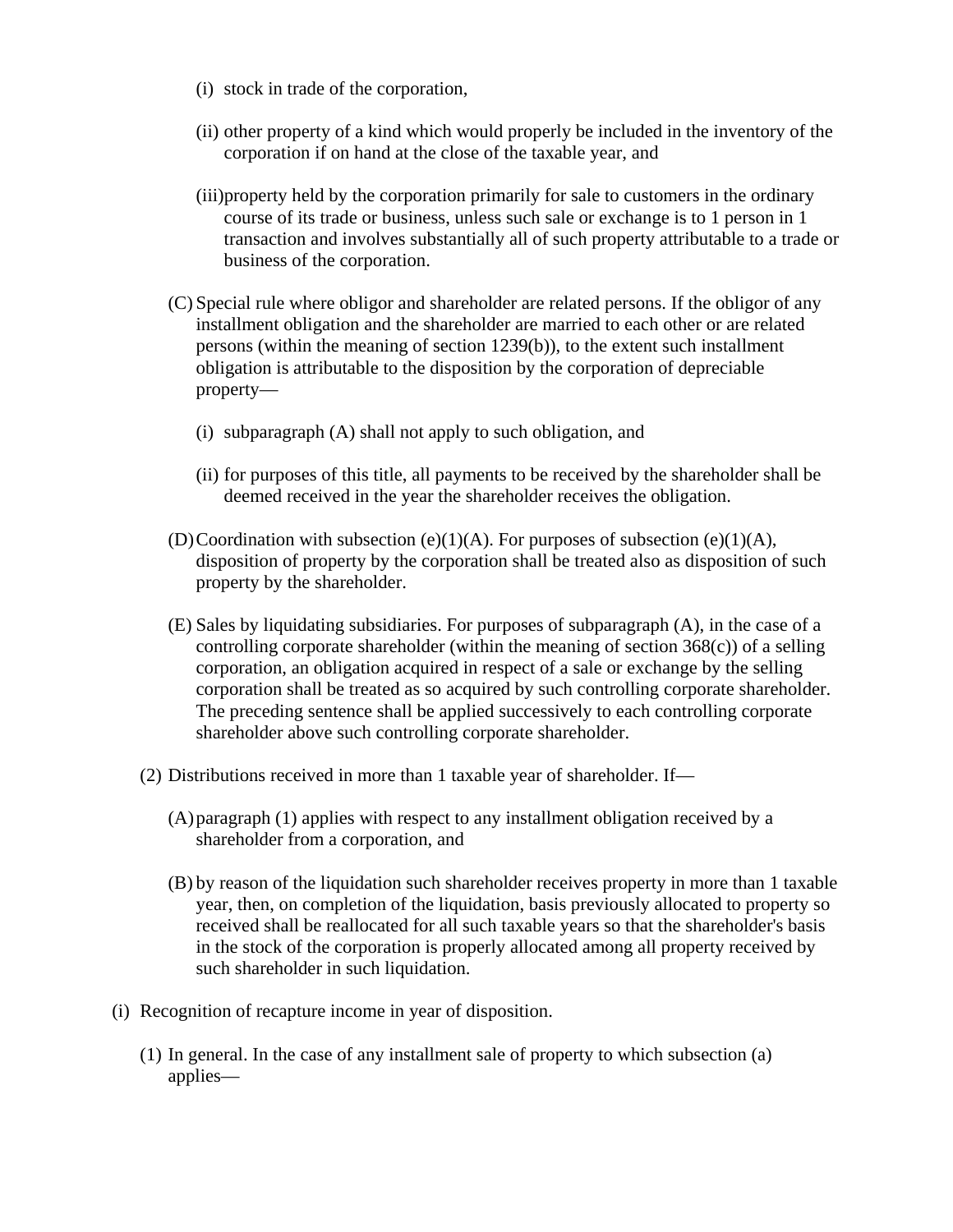- (A)notwithstanding subsection (a), any recapture income shall be recognized in the year of the disposition, and
- (B) any gain in excess of the recapture income shall be taken into account under the installment method.
- (2) Recapture income. For purposes of paragraph (1), the term "recapture income" means, with respect to any installment sale, the aggregate amount which would be treated as ordinary income under section 1245 or 1250 (or so much of section 751 as relates to section 1245 or 1250) for the taxable year of the disposition if all payments to be received were received in the taxable year of disposition.
- (j) Regulations.
	- (1) In general. The Secretary shall prescribe such regulations as may be necessary or appropriate to carry out the provisions of this section.
	- (2) Selling price not readily ascertainable. The regulations prescribed under paragraph (1) shall include regulations providing for ratable basis recovery in transactions where the gross profit or the total contract price (or both) cannot be readily ascertained.
- (k) Current inclusion in case of revolving credit plans, etc. In the case of—
	- (1) any disposition of personal property under a revolving credit plan, or
	- (2) any installment obligation arising out of a sale of—
		- (A)stock or securities which are traded on an established securities market, or
		- (B) to the extent provided in regulations, property (other than stock or securities) of a kind regularly traded on an established market,

subsection (a) shall not apply, and, for purposes of this title, all payments to be received shall be treated as received in the year of disposition. The Secretary may provide for the application of this subsection in whole or in part for transactions in which the rules of this subsection otherwise would be avoided through the use of related parties, pass-thru entities, or intermediaries.

- (l) Dealer dispositions. For purposes of subsection  $(b)(2)(A)$ 
	- (1) In general. The term "dealer disposition" means any of the following dispositions:
		- (A)Personal property. Any disposition of personal property by a person who regularly sells or otherwise disposes of personal property of the same type on the installment plan.
		- (B) Real property. Any disposition of real property which is held by the taxpayer for sale to customers in the ordinary course of the taxpayer's trade or business.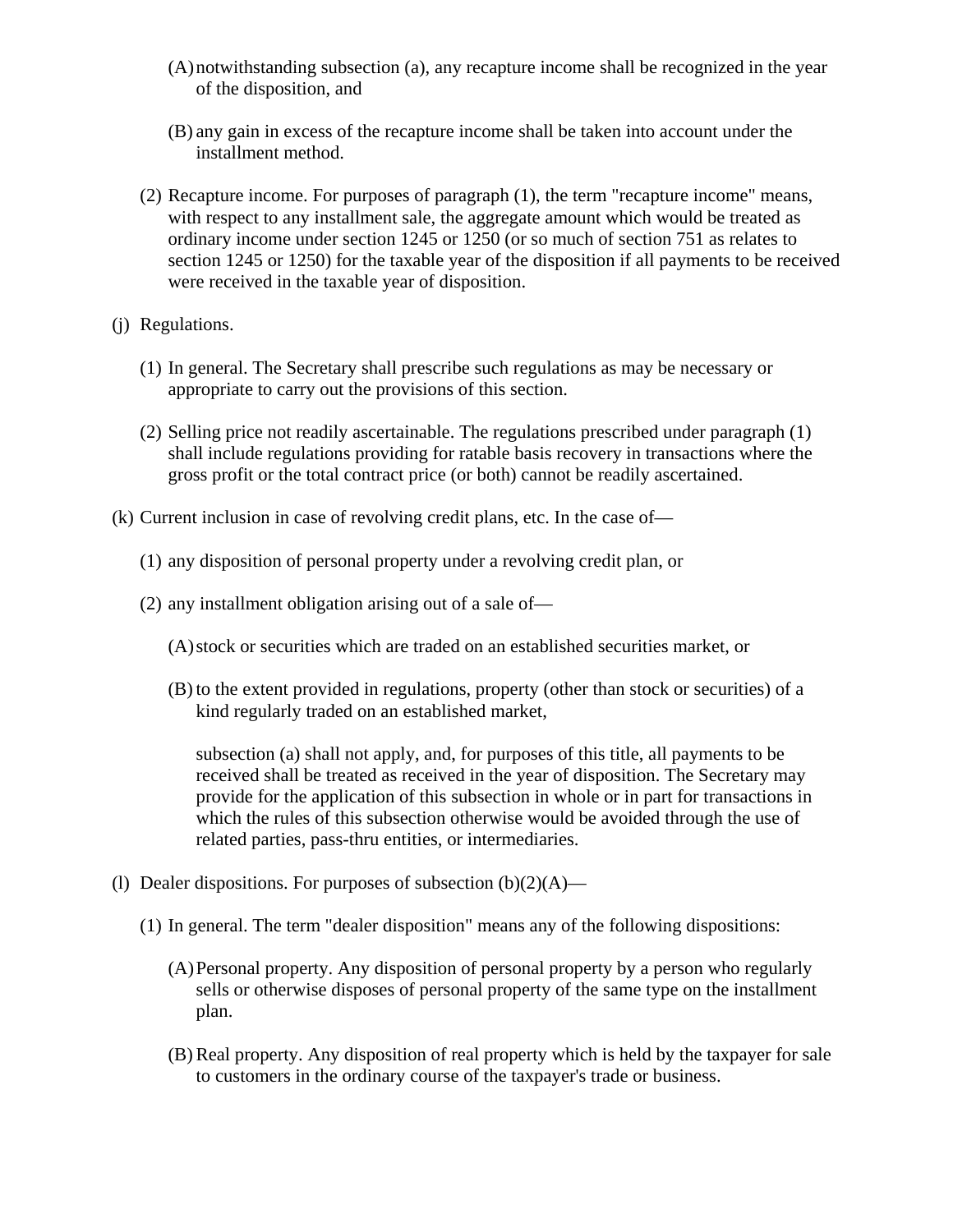- (2) Exceptions. The term "dealer disposition" does not include—
	- (A)Farm property. The disposition on the installment plan of any property used or produced in the trade or business of farming (within the meaning of section  $2032A(e)(4)$  or  $(5)$ ).
	- (B) Timeshares and residential lots.
		- (i) In general. Any dispositions described in clause (ii) on the installment plan if the taxpayer elects to have paragraph (3) apply to any installment obligations which arise from such dispositions. An election under this paragraph shall not apply with respect to an installment obligation which is guaranteed by any person other than an individual.
		- (ii) Dispositions to which subparagraph applies. A disposition is described in this clause if it is a disposition in the ordinary course of the taxpayer's trade or business to an individual of—
			- (I) a timeshare right to use or a timeshare ownership interest in residential real property for not more than 6 weeks per year, or a right to use specified campgrounds for recreational purposes, or
			- (II) any residential lot, but only if the taxpayer (or any related person) is not to make any improvements with respect to such lot.

For purposes of subclause (I), a timeshare right to use (or timeshare ownership interest in) property held by the spouse, children, grandchildren, or parents of an individual shall be treated as held by such individual.

- (C) Carrying charges or interest. Any carrying charges or interest with respect to a disposition described in subparagraph (A) or (B) which are added on the books of account of the seller to the established cash selling price of the property shall be included in the total contract price of the property and, if such charges or interest are not so included, any payments received shall be treated as applying first against such carrying charges or interest.
- (3) Payment of interest on timeshares and residential lots.
	- $(A)$ In general. In the case of any installment obligation to which paragraph  $(2)(B)$ applies, the tax imposed by this chapter for any taxable year for which payment is received on such obligation shall be increased by the amount of interest determined in the manner provided under subparagraph (B).
	- (B) Computation of interest.
		- (i) In general. The amount of interest referred to in subparagraph (A) for any taxable year shall be determined—